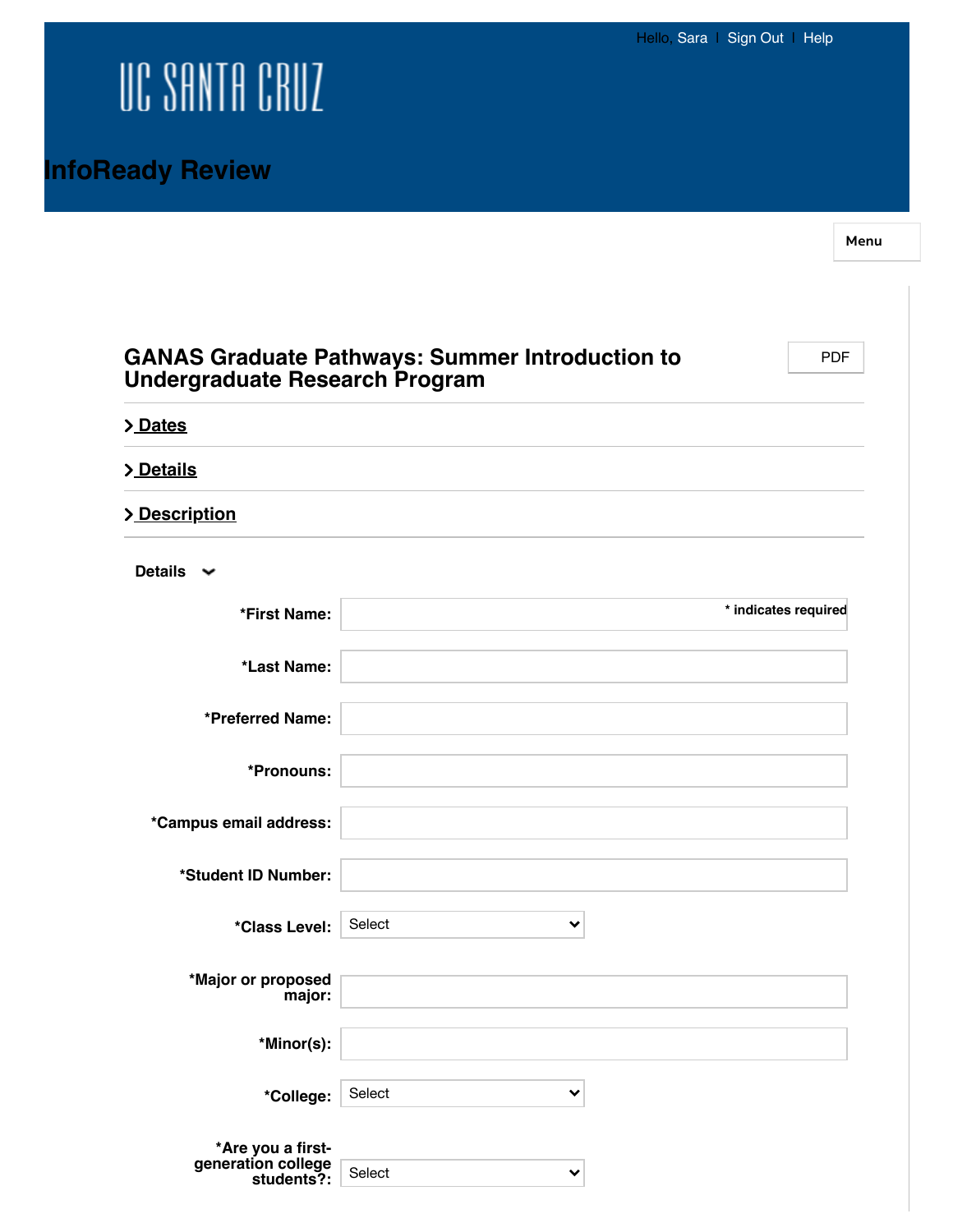| *Current Cumulative<br>GPA:                                              |                        |
|--------------------------------------------------------------------------|------------------------|
| *Most recent term GPA:                                                   |                        |
| *What is the highest level<br>of education you would<br>like to obtain?: |                        |
|                                                                          | Select<br>$\checkmark$ |

**\*Tell us about yourself. Why are you interested in participating in the Summer Introduction to Undergraduate Research Program?:**



**\*What are you curious about regarding research, innovation, and/or the creation of new knowledge in your area of interest within the arts, humanities, or social sciences?:**



**\*What strengths, motivations, talents, abilities, and/or background experiences would you bring to the SIURP?:**

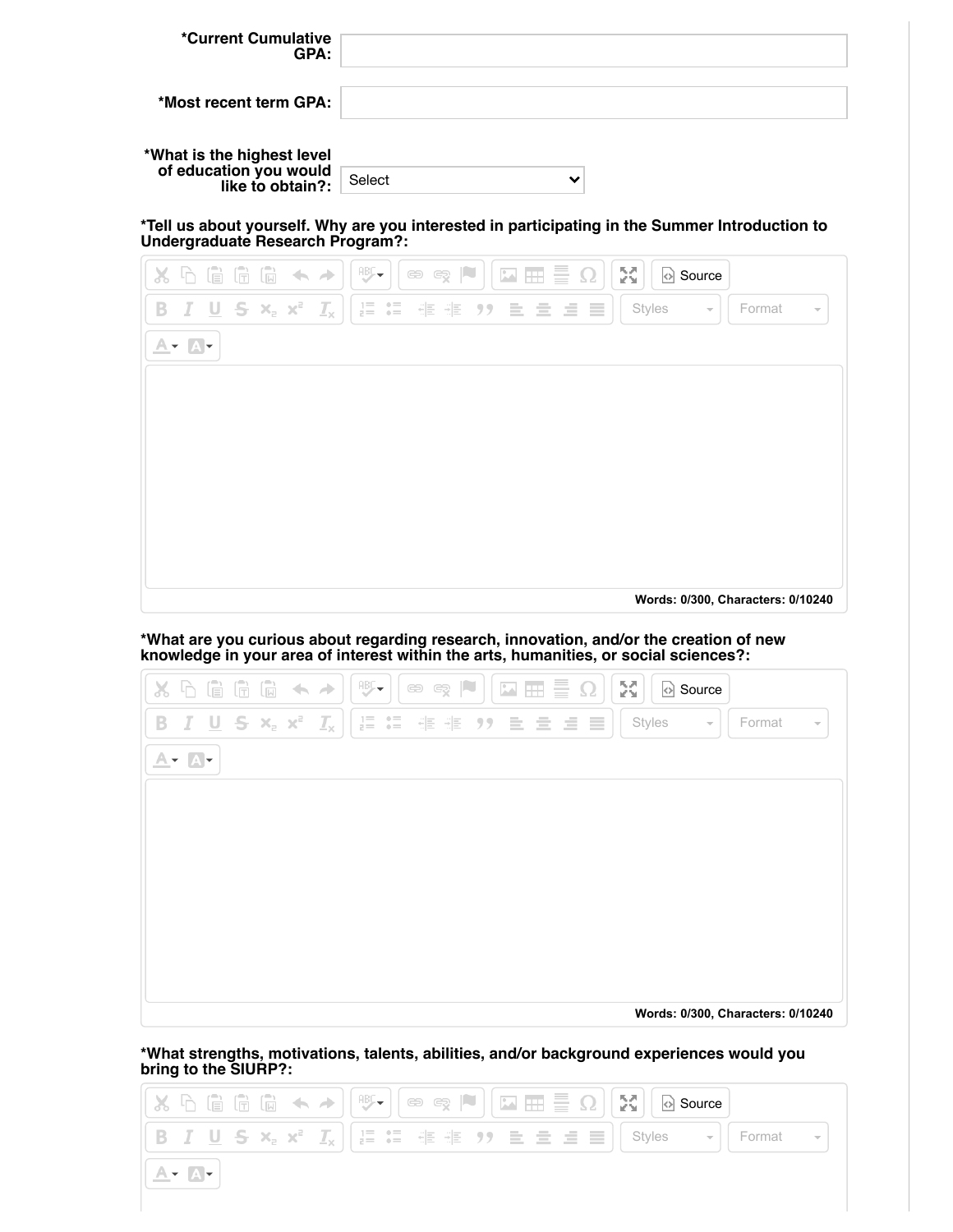**Words: 0/300, Characters: 0/10240**

**\*How would participating in the SIURP benefit you academically, socially, and professionally?:**



**\*Is there anything else you would like to share or explain at this time?:**



**\*Resume or CV \* indicates required**